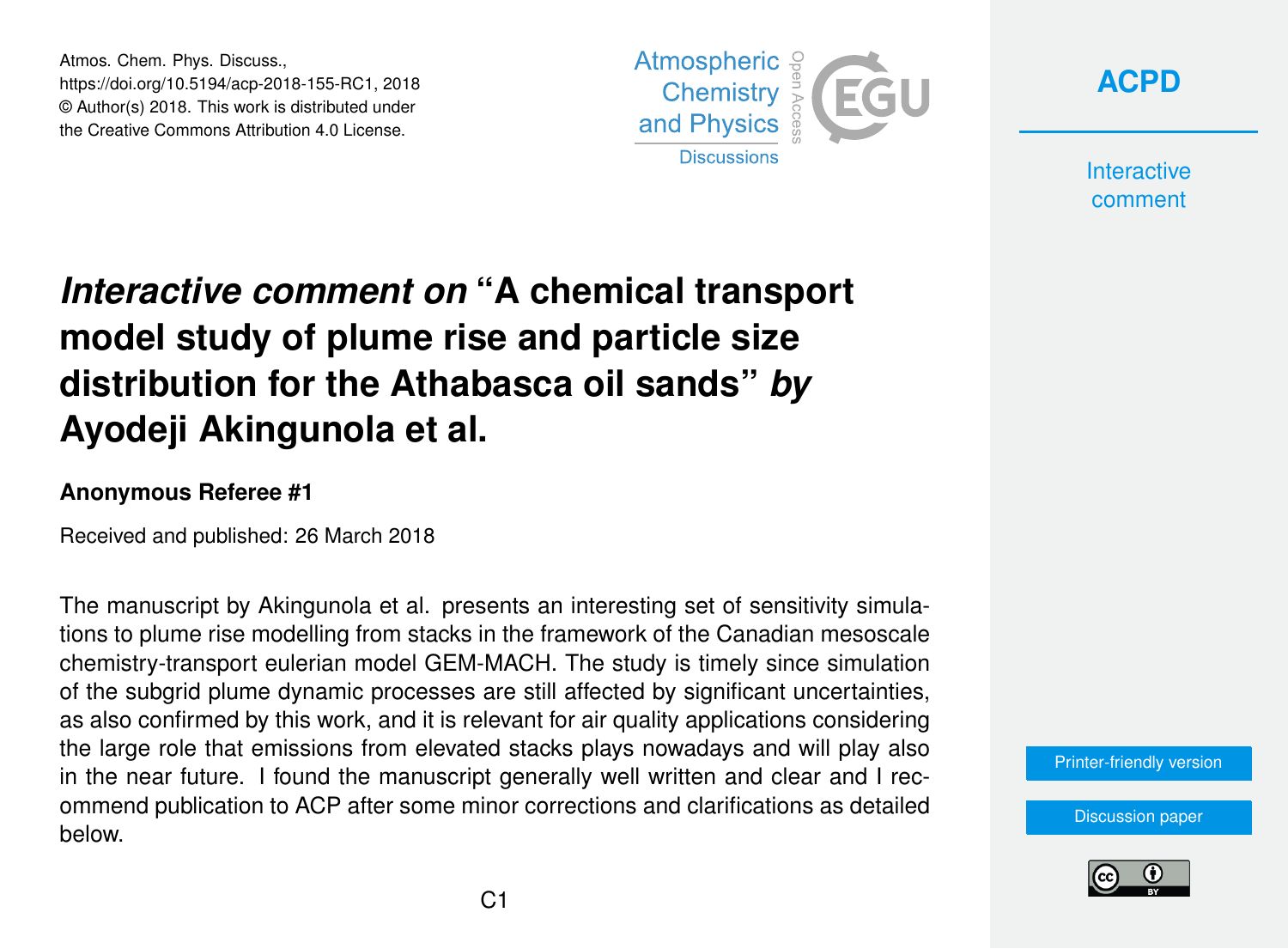- P. 1, L. 19: ". . .reducing the magnitude of the original surface PM2.5 negative biases by 32%". Would be more clear to specify the range of change: from bias x to bias y.

- P. 1, L. 24: ". . .with 39 to 60% of predicted plume heights . . .". I suggest to specify what the given range is referring to, e.g. rephrasing the sentence adding a compact summary of what are the best and worst performing cases.

- P. 1, L. 28: ". . .between the surface and 1km elevation". I suggest to clarify the concept. From my understanding this refers to the bias in the simulated lapse rate dT/dz as compared to observations.

- P. 2, L. 6: ". . .(it is not created by chemistry)". Suggest to change "chemistry" in "photochemical reactions in the atmosphere".

- P. 2, L. 10-11: "Anthropogenic SO2 emissions are the main source of most atmospheric sulphur deposition". Suggest to add a reference for this statement.

- P. 3, L. 17-18: Please specify to what conditions/cases the given ranges (34 to 52% and 0 to 11%) are referred to.

- P. 3, L. 22: typo "Sulpher" should be "Sulphur"

- P. 4, L. 15: typo "as-phase" should be "gas-phase"

- P. 5, L. 2: Would be more informative to add the height of the levels in the bottom 1 km of the model.

- P. 5: Moreover, given the relevance for the results, I recommend to add a description of the parameterizations adopted in the model for the PBL and the surface layer turbulence.

- P. 8, eq. 6: Please check the second condition " $0.5 < H < 1.5$ " since the range seems to refer to a unitless quantity, but here only H is given.

- P. 9, L. 6: "top of the atmosphere" is confusing: is it perhaps the top of the PBL?

**[ACPD](https://www.atmos-chem-phys-discuss.net/)**

**Interactive** comment

[Printer-friendly version](https://www.atmos-chem-phys-discuss.net/acp-2018-155/acp-2018-155-RC1-print.pdf)

[Discussion paper](https://www.atmos-chem-phys-discuss.net/acp-2018-155)